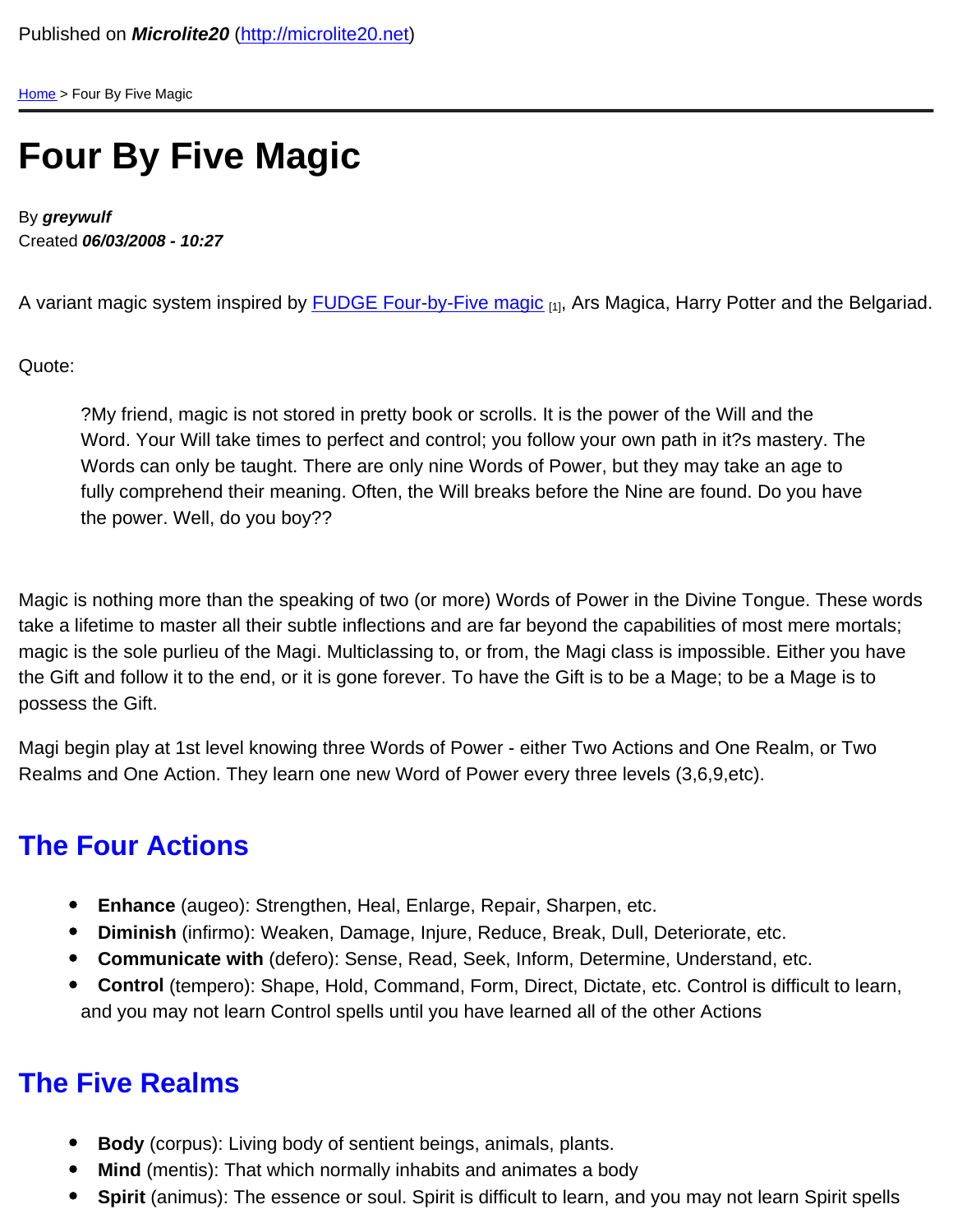until you have learned at least three other Realms and three Actions

- **Energy** (navitas): Fire, water, air, magic, [electricity, etc.] and, if the GM is willing, time.
- **Matter** (materia): Solid material with no mind stone, metal, wood, leather, paper, [plastic, etc.]  $\bullet$

Spells are cast by combining a Word with an Action and successfully making a Magical Attack (Level+MIND) check.

The DC for the check is dependant on the target of the spell.

```
Target DC
Self 10
Willing 15
Inanimate organic	20
Unwilling 25
Inanimate inorganic	35
```
Each spell cast that day increases the DC by +2.

Spells that affect inanimate objects are generally permanent; an enlarged pebble will stay large, a broken belt will stay mended. Magically created fires, etc, will die down naturally. Living creatures will eventually revert back to their normal form, though any healed damage stays healed.

Every 5 (or part) points of success is equal to 1d8 effect. This can take the form of damage, healing or transformation; to turn one thing into another the total effect rolled must equal the difference between the two hit point totals. That?s why it?s so easy to turn commoners into toads, but Magi turn into dragons. **Examples** 

Maximus Verlinius, a Magi-1 knows the Words augeo, defero and navitas. his stats are STR10, DEX12 and MIND16. His Magical Attack is  $1 + 3 = +4$ . He suspects Todmore Fellhaven, his enemy, is in the next room, so casts defero navitas to detect any energy sources in the area. He rolls a 16, just reaching DC of 20. He senses the burning torch held by his enemy.

Maximus bursts into the room, shouting ?Augeo navitas!?, pointing at the torch. He rolls a natural 20, getting 24. The DC of the torch 22 (there?s a +2 because it?s his second spell today), so it explodes for maximum damage (a critical). Todmore takes 8 points of damage, staring in surprise at his opponent?s sudden arrival.

Maximus? mentor is Creol Festerburn, a Magi-10 of great power. His stats are STR12, DEX10, MIND18. His Magic Attack is 10 + 4 =  $+14$ . He knows the all of the Words of Action, plus navitas, specialising in fire-based magic.

Clutching a small coal in a brazier, Creol approaches the giant?s lair. His apprentice stumbles over a tree branch, and the giant roars, appearing from the cave mouth. Creol utters a curse, then blows on the coal, whispering ?Augeo navitas?. He rolls a 15 for a total of 29. That?s 9 above the DC, so the flame from the coal erupts into a man-sized sheet of flame (2d8 of effect, total 5). Creol then shouts ?/Tempero Navitas!? and elemental eyes of coal appear in the flickering form. He rolled 18 for a total or 32, easily beating the DC of 22. 2d8 of effect rolls 12, higher than the previous 5, so the fire is under Creol?s complete control.